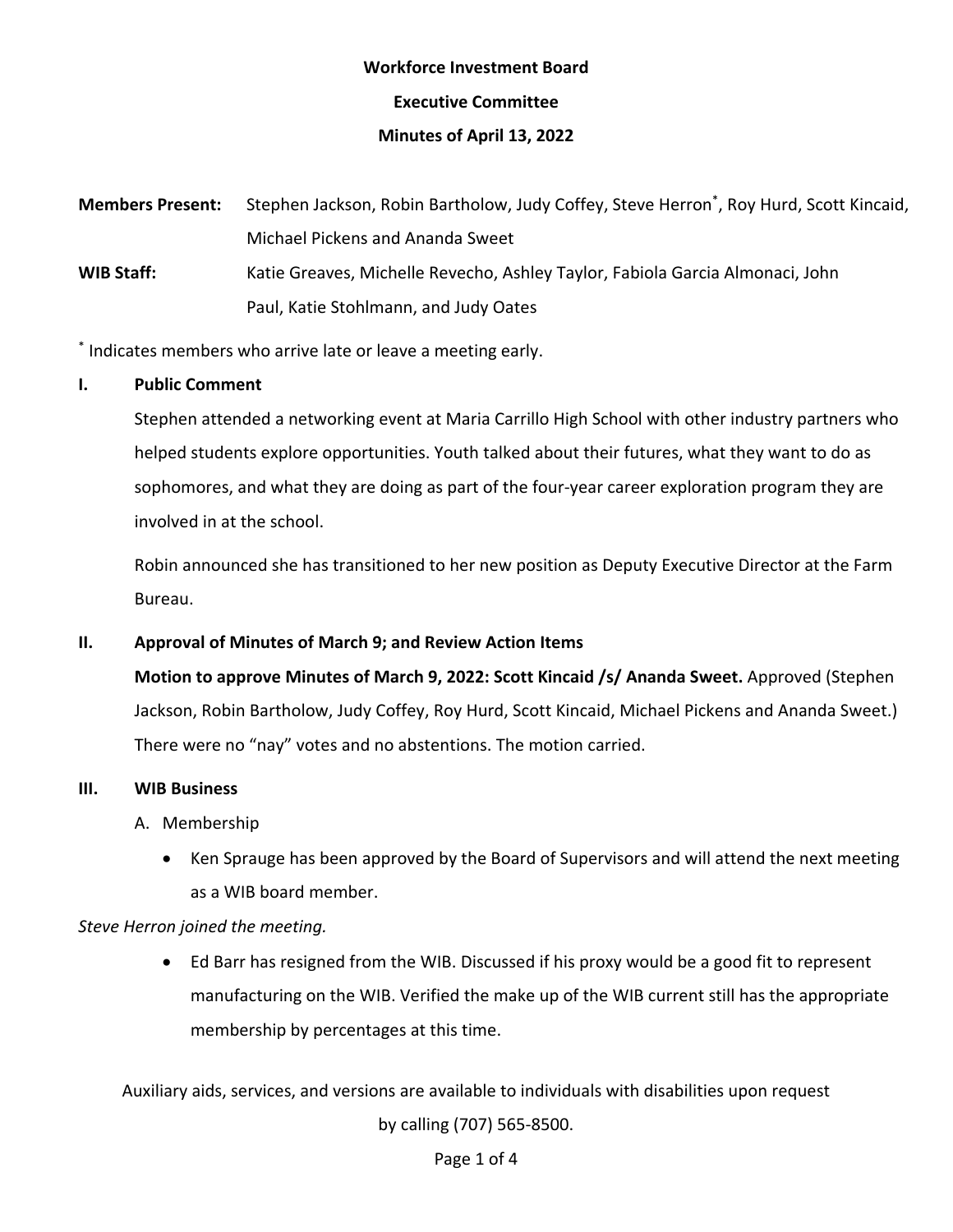#### *Action:* Stephen will ask Pat Harper if he would like to apply to the WIB.

• Steve Herron announced he will be retiring from the WIB this year and recommended that someone reach out to his proxy who is also in the banking industry, and has been actively involved in ESL programs to apply for the WIB. The committee agreed that she would make a good candidate for the WIB.

*Action:* Stephen will ask Celia King if she would like to apply to the WIB.

- Coffey's proxy and we expect she will be applying soon. • Katie shared that Alena Wall of Kaiser recently reached out to her about what is involved in WIB membership. We currently do not have representation from Kaiser. She is currently Judy
- Proxy Discussion

 Stephen and Katie lead a discussion of having WIB proxies be approved by the Board of represent their member's industry and voice at the meetings, and will not be able to vote in Supervisors so that they can continue to vote in place of the member they represent when that person is not available. This means they will need to take an oath of office each time they are appointed, complete 700 forms annually, and complete ethics training every two years. Per County Counsel, if proxies are not approved by the Board of Supervisors they will only their place.

 to in person meetings attendance may be affected. Several board members voiced that since up representatives can attend without being a formal proxy to meet this same level of Originally the WIB started using proxies to ensure a quorum to continue the work of the WIB in a timely manner when members were not able to attend. The Board has begun actively encouraging attendance by reaching out to those who have not attended two meeting in a row and we have not had attendance issues for over a year. There is concern that once we return there is no longer an attendance issue proxies may not be needed going forward. Others said having a person who is familiar with the work of the WIB attend for them if they need to miss a meeting has been helpful. Meetings are open to the public and anyone can attend, so back familiarity with the work of the WIB. Staff will support either decision regarding having

Auxiliary aids, services, and versions are available to individuals with disabilities upon request by calling (707) 565-8500.

Page 2 of 4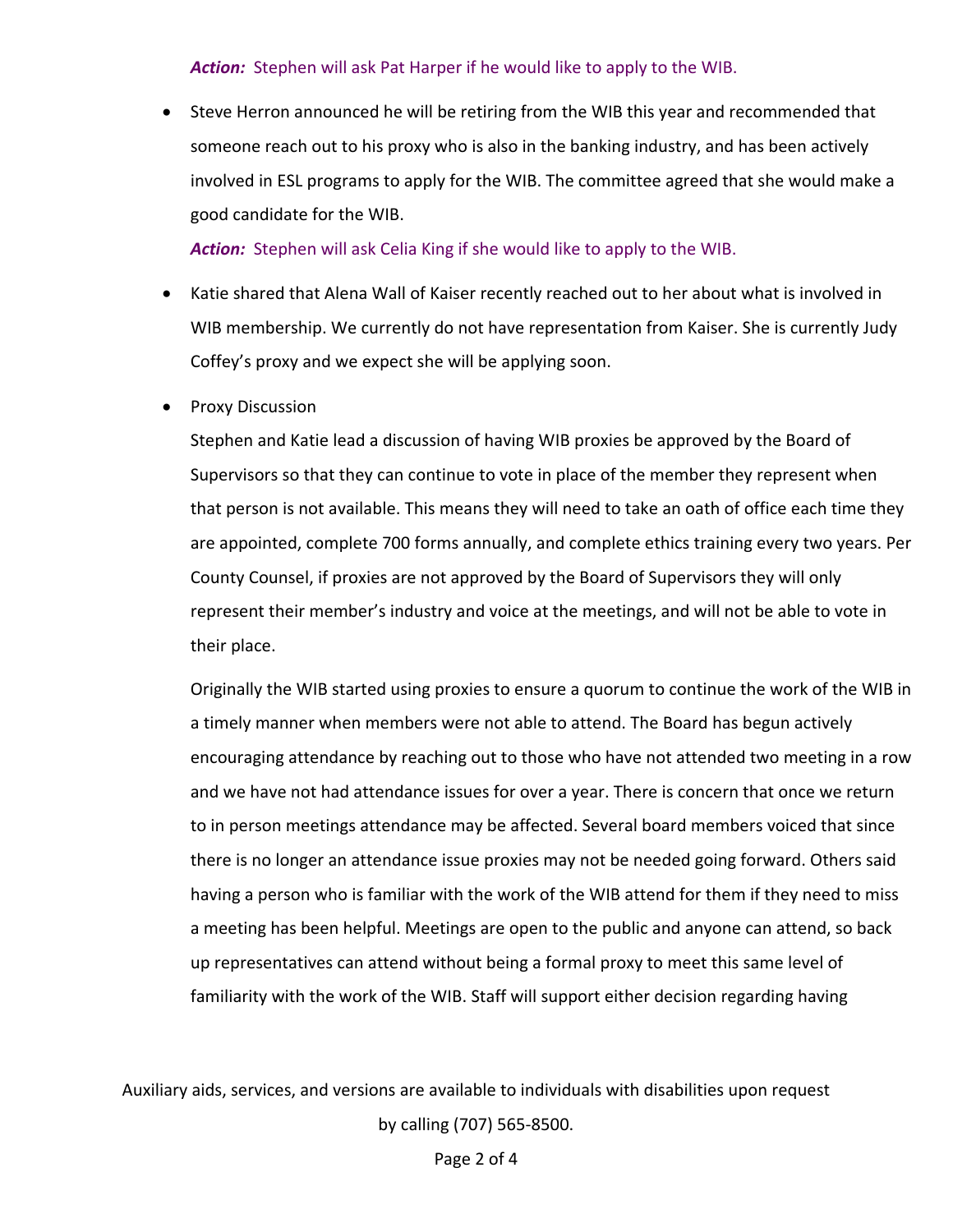in and vote. proxies. It was decided to take this issue to the full WIB at the next meeting and get their buy

#### B. Attendance

in and vote.<br>
B. Attendance<br>
The only person who has missed multiple meetings at this time was Steve Herrington. *Action:* Stephen will reach out to Dr. Herrington about attendance.

C. CHD Update

 this position. The contract amount has increased over time to \$400K a year. When the RFP Katie reported we will be releasing a request for proposal (RFP) for One-Stop-Operator services at the end of the fiscal year. California Human Development (CHD) has decided not to renew their contract to supply the One Stop Operator function at Job Link. They are not renewing for the one stop in WANB either. In history we have had failed procurements for for this is released it would be helpful if WIB members would forward the information to any contacts they feel would be interested.

 The RFP will be prepared by staff in May, be released, a committee will then receive and ensure there are no gaps during the transition. score proposals, a provider will be selected, and then staff will onboard/transition the new provider in late summer/early fall. CHD will work with staff to ensure a smooth transition with some overlap. The Job Link Steering Committee will work with partners and staff to

#### **IV. DEIB Next Steps**

The ad hoc committee has met twice, set goals/objectives, and sent out a survey to the membership. The identified training goals are:

- 1) Develop a shared understanding of key racial equity concepts that affect local workforce.
- 2) Build awareness at every level of our board of the distinction between institutional, structural, interpersonal, and individual racism.
- 3) Equip our board with an understanding of methods to create change.
- 4) Develop the skills and competencies necessary for all board members and proxies to sensitively and productively engage in discussions about race and racism, including

Auxiliary aids, services, and versions are available to individuals with disabilities upon request by calling (707) 565-8500.

#### Page 3 of 4